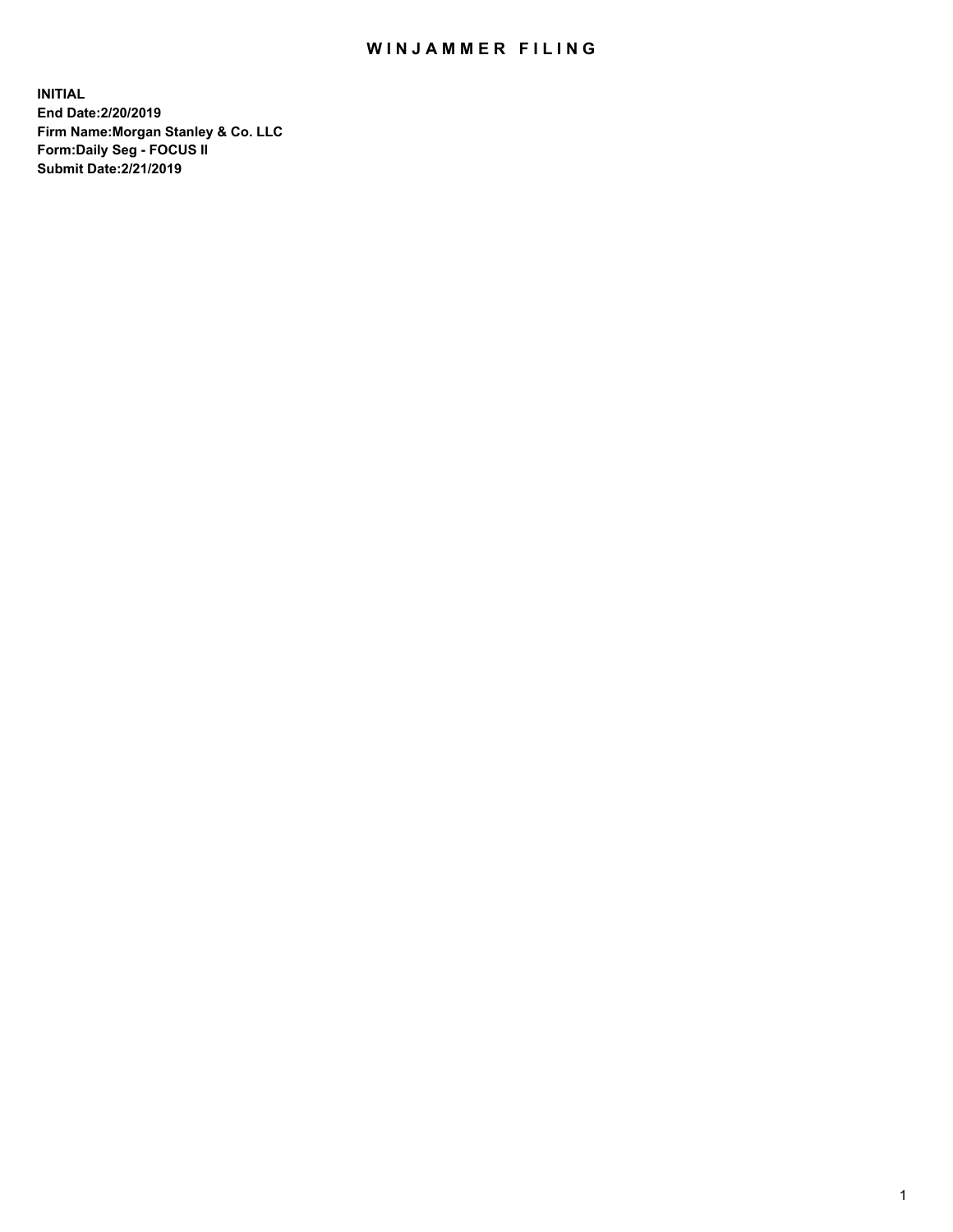**INITIAL End Date:2/20/2019 Firm Name:Morgan Stanley & Co. LLC Form:Daily Seg - FOCUS II Submit Date:2/21/2019 Daily Segregation - Cover Page**

| Name of Company                                                                                                                                                                                                                                                                                                                | Morgan Stanley & Co. LLC                                    |
|--------------------------------------------------------------------------------------------------------------------------------------------------------------------------------------------------------------------------------------------------------------------------------------------------------------------------------|-------------------------------------------------------------|
| <b>Contact Name</b>                                                                                                                                                                                                                                                                                                            | <b>Ikram Shah</b>                                           |
| <b>Contact Phone Number</b>                                                                                                                                                                                                                                                                                                    | 212-276-0963                                                |
| <b>Contact Email Address</b>                                                                                                                                                                                                                                                                                                   | Ikram.shah@morganstanley.com                                |
| FCM's Customer Segregated Funds Residual Interest Target (choose one):<br>a. Minimum dollar amount: : or<br>b. Minimum percentage of customer segregated funds required:% ; or<br>c. Dollar amount range between: and; or<br>d. Percentage range of customer segregated funds required between: % and %.                       | 235,000,000<br><u>0</u><br>00<br>00                         |
| FCM's Customer Secured Amount Funds Residual Interest Target (choose one):<br>a. Minimum dollar amount: ; or<br>b. Minimum percentage of customer secured funds required:%; or<br>c. Dollar amount range between: and; or<br>d. Percentage range of customer secured funds required between:% and%.                            | 140,000,000<br><u>0</u><br>0 <sub>0</sub><br>0 <sub>0</sub> |
| FCM's Cleared Swaps Customer Collateral Residual Interest Target (choose one):<br>a. Minimum dollar amount: ; or<br>b. Minimum percentage of cleared swaps customer collateral required:% ; or<br>c. Dollar amount range between: and; or<br>d. Percentage range of cleared swaps customer collateral required between:% and%. | 92,000,000<br><u>0</u><br><u>00</u><br>0 <sub>0</sub>       |

Attach supporting documents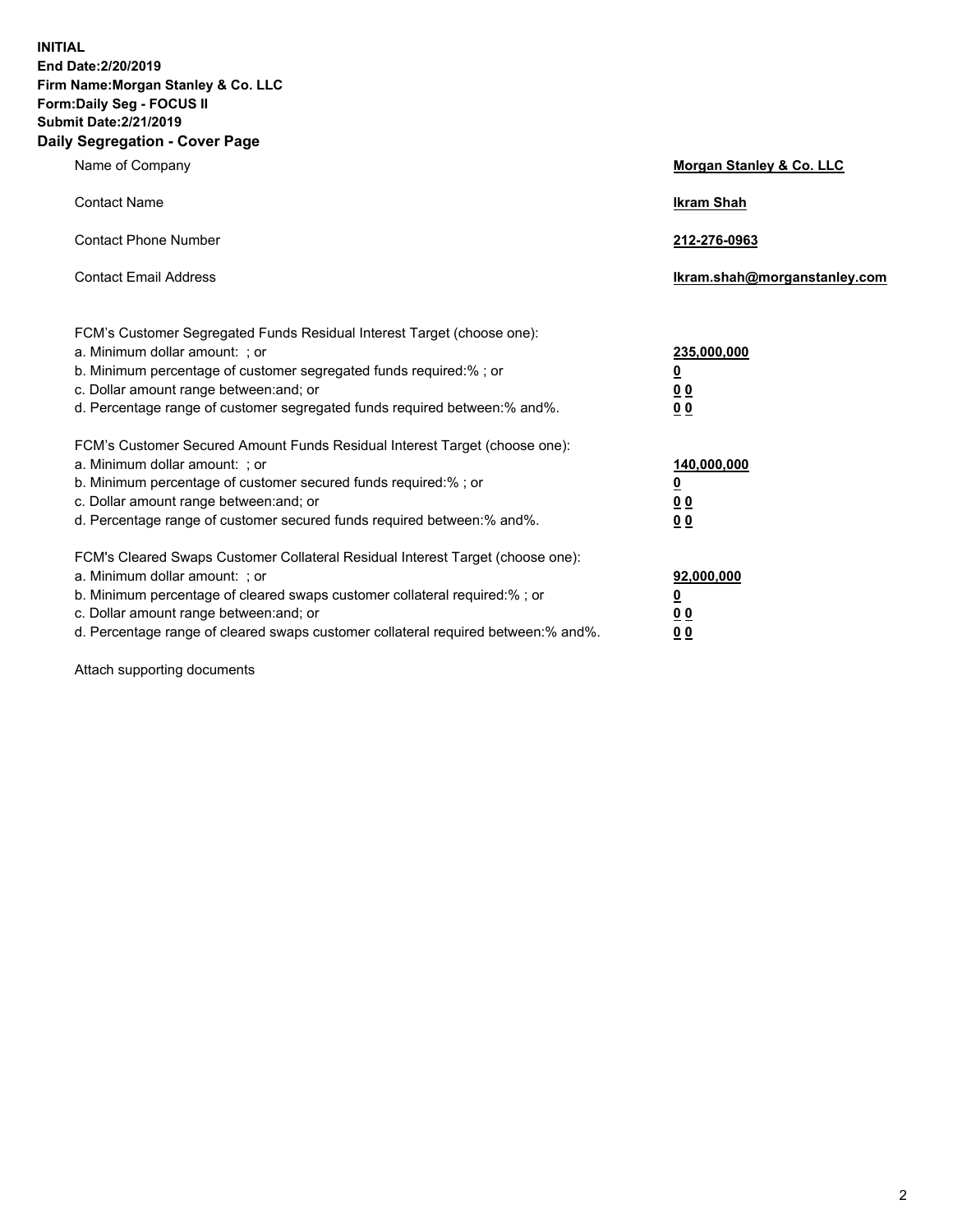## **INITIAL End Date:2/20/2019 Firm Name:Morgan Stanley & Co. LLC Form:Daily Seg - FOCUS II Submit Date:2/21/2019**

## **Daily Segregation - Secured Amounts**

Foreign Futures and Foreign Options Secured Amounts Amount required to be set aside pursuant to law, rule or regulation of a foreign government or a rule of a self-regulatory organization authorized thereunder 1. Net ledger balance - Foreign Futures and Foreign Option Trading - All Customers A. Cash **2,904,075,392** [7315] B. Securities (at market) **2,080,601,819** [7317] 2. Net unrealized profit (loss) in open futures contracts traded on a foreign board of trade **445,110,879** [7325] 3. Exchange traded options a. Market value of open option contracts purchased on a foreign board of trade **11,472,239** [7335] b. Market value of open contracts granted (sold) on a foreign board of trade **-8,550,587** [7337] 4. Net equity (deficit) (add lines 1. 2. and 3.) **5,432,709,742** [7345] 5. Account liquidating to a deficit and account with a debit balances - gross amount **59,147,404** [7351] Less: amount offset by customer owned securities **-58,844,320** [7352] **303,084** [7354] 6. Amount required to be set aside as the secured amount - Net Liquidating Equity Method (add lines 4 and 5) 7. Greater of amount required to be set aside pursuant to foreign jurisdiction (above) or line 6. FUNDS DEPOSITED IN SEPARATE REGULATION 30.7 ACCOUNTS 1. Cash in banks A. Banks located in the United States **186,756,378** [7500] B. Other banks qualified under Regulation 30.7 **1,234,813,220** [7520] **1,421,569,598** 2. Securities A. In safekeeping with banks located in the United States **94,341,167** [7540] B. In safekeeping with other banks qualified under Regulation 30.7 **0** [7560] **94,341,167** [7570] 3. Equities with registered futures commission merchants A. Cash **6,392,600** [7580] B. Securities **0** [7590] C. Unrealized gain (loss) on open futures contracts **3,399,903** [7600] D. Value of long option contracts **0** [7610] E. Value of short option contracts **0** [7615] **9,792,503** [7620] 4. Amounts held by clearing organizations of foreign boards of trade A. Cash **0** [7640] B. Securities **0** [7650] C. Amount due to (from) clearing organization - daily variation **0** [7660] D. Value of long option contracts **0** [7670] E. Value of short option contracts **0** [7675] **0** [7680] 5. Amounts held by members of foreign boards of trade A. Cash **1,667,414,288** [7700] B. Securities **1,986,260,652** [7710] C. Unrealized gain (loss) on open futures contracts **441,710,976** [7720] D. Value of long option contracts **11,472,239** [7730] E. Value of short option contracts **-8,550,587** [7735] **4,098,307,568** 6. Amounts with other depositories designated by a foreign board of trade **0** [7760] 7. Segregated funds on hand **0** [7765] 8. Total funds in separate section 30.7 accounts **5,624,010,836** [7770] 9. Excess (deficiency) Set Aside for Secured Amount (subtract line 7 Secured Statement Page 1 from Line 8)

- 10. Management Target Amount for Excess funds in separate section 30.7 accounts **140,000,000** [7780]
- 11. Excess (deficiency) funds in separate 30.7 accounts over (under) Management Target **50,998,010** [7785]

**0** [7305]

**5,433,012,826** [7355]

## **5,433,012,826** [7360]

[7530]

[7740] **190,998,010** [7380]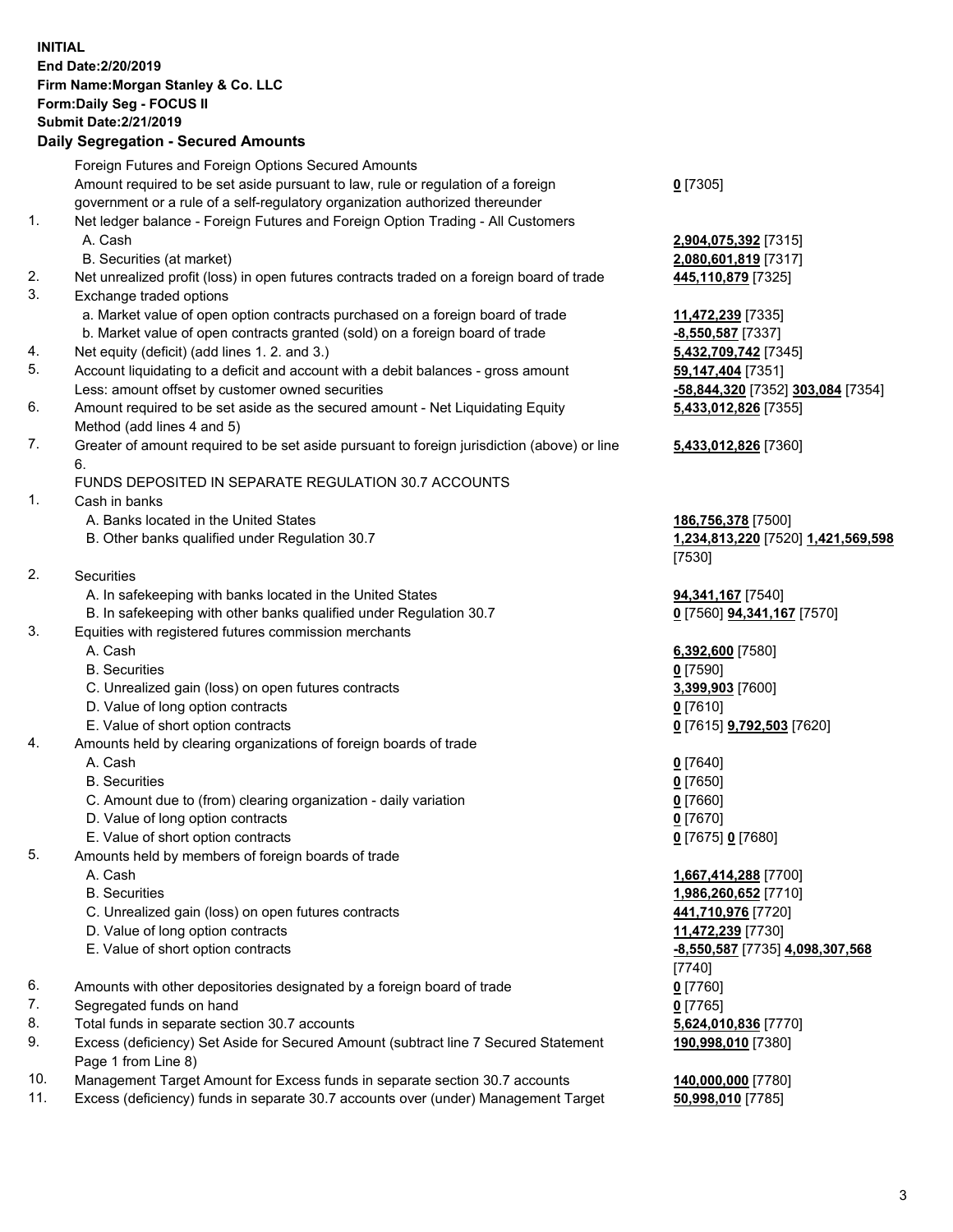**INITIAL End Date:2/20/2019 Firm Name:Morgan Stanley & Co. LLC Form:Daily Seg - FOCUS II Submit Date:2/21/2019 Daily Segregation - Segregation Statement** SEGREGATION REQUIREMENTS(Section 4d(2) of the CEAct) 1. Net ledger balance A. Cash **6,086,167,359** [7010] B. Securities (at market) **6,247,792,498** [7020] 2. Net unrealized profit (loss) in open futures contracts traded on a contract market **4,626,769,537** [7030] 3. Exchange traded options A. Add market value of open option contracts purchased on a contract market **254,211,678** [7032] B. Deduct market value of open option contracts granted (sold) on a contract market **-273,431,960** [7033] 4. Net equity (deficit) (add lines 1, 2 and 3) **16,941,509,112** [7040] 5. Accounts liquidating to a deficit and accounts with debit balances - gross amount **219,627,821** [7045] Less: amount offset by customer securities **-218,735,591** [7047] **892,230** [7050] 6. Amount required to be segregated (add lines 4 and 5) **16,942,401,342** [7060] FUNDS IN SEGREGATED ACCOUNTS 7. Deposited in segregated funds bank accounts A. Cash **5,016,841,800** [7070] B. Securities representing investments of customers' funds (at market) **0** [7080] C. Securities held for particular customers or option customers in lieu of cash (at market) **428,610,965** [7090] 8. Margins on deposit with derivatives clearing organizations of contract markets A. Cash **5,960,078,004** [7100] B. Securities representing investments of customers' funds (at market) **0** [7110] C. Securities held for particular customers or option customers in lieu of cash (at market) **5,819,181,533** [7120] 9. Net settlement from (to) derivatives clearing organizations of contract markets **15,343,940** [7130] 10. Exchange traded options A. Value of open long option contracts **254,211,678** [7132] B. Value of open short option contracts **-273,431,960** [7133] 11. Net equities with other FCMs A. Net liquidating equity **7,926,190** [7140] B. Securities representing investments of customers' funds (at market) **0** [7160] C. Securities held for particular customers or option customers in lieu of cash (at market) **0** [7170] 12. Segregated funds on hand **0** [7150] 13. Total amount in segregation (add lines 7 through 12) **17,228,762,150** [7180] 14. Excess (deficiency) funds in segregation (subtract line 6 from line 13) **286,360,808** [7190] 15. Management Target Amount for Excess funds in segregation **235,000,000** [7194] 16. Excess (deficiency) funds in segregation over (under) Management Target Amount **51,360,808** [7198]

Excess